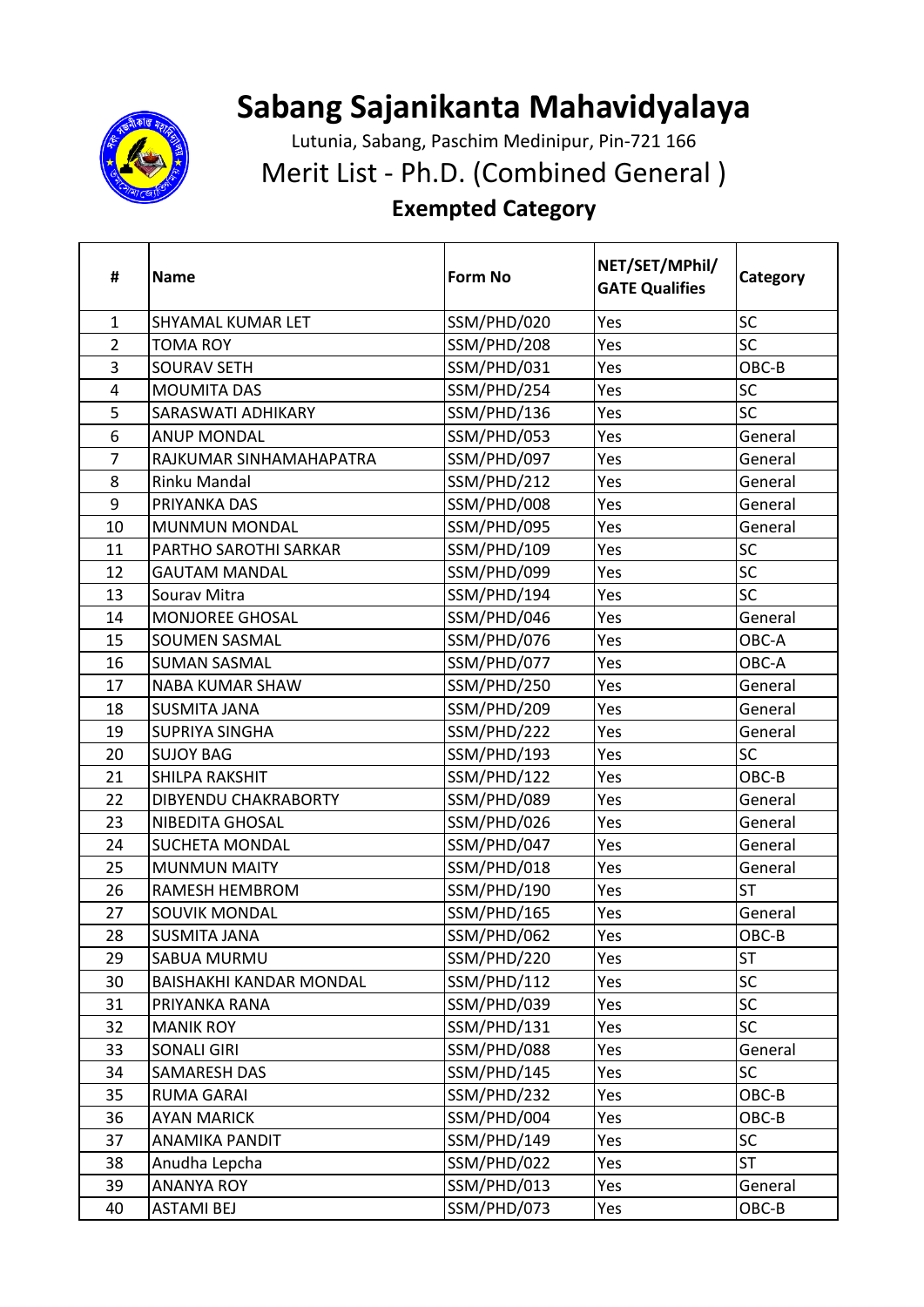| 41 | PROHLAD HALDER               | SSM/PHD/230 | Yes | SC        |
|----|------------------------------|-------------|-----|-----------|
| 42 | Puja mondal                  | SSM/PHD/229 | Yes | SC        |
| 43 | <b>SUBHRA CHATTERJEE</b>     | SSM/PHD/184 | Yes | General   |
| 44 | <b>ANUBHAB HAZA</b>          | SSM/PHD/221 | Yes | SC        |
| 45 | <b>SANGITA ROY</b>           | SSM/PHD/151 | Yes | General   |
| 46 | DEBABRATA JANA               | SSM/PHD/216 | Yes | General   |
| 47 | Rakesh Kol                   | SSM/PHD/205 | Yes | <b>ST</b> |
| 48 | <b>GOUTAM SAMANTA</b>        | SSM/PHD/214 | Yes | General   |
| 49 | MD ABDUL kADIR AHAMED        | SSM/PHD/009 | Yes | OBC-A     |
| 50 | <b>RAKESH DAS</b>            | SSM/PHD/191 | Yes | OBC-B     |
| 51 | KHUKUMANI HANSDA             | SSM/PHD/051 | Yes | <b>ST</b> |
| 52 | Papiya Dutta                 | SSM/PHD/156 | Yes | General   |
| 53 | Supriya Baidya               | SSM/PHD/054 | Yes | SC        |
| 54 | PRIYANKA BERA                | SSM/PHD/059 | Yes | SC        |
| 55 | ANOWAR HOSSAIN MONDAL        | SSM/PHD/213 | Yes | OBC-A     |
| 56 | <b>SAGAR SARKAR</b>          | SSM/PHD/056 | Yes | SC        |
| 57 | <b>SANTU GANGULY</b>         | SSM/PHD/065 | Yes | General   |
| 58 | Supriya Sui                  | SSM/PHD/210 | Yes | OBC-A     |
| 59 | <b>KANAK RANJAN GUCHHAIT</b> | SSM/PHD/072 | Yes | General   |
| 60 | <b>SAYAN SINHA</b>           | SSM/PHD/017 | Yes | OBC-B     |
| 61 | ANINDITA ADHIKARI            | SSM/PHD/235 | Yes | General   |
| 62 | <b>KOYEL DAS</b>             | SSM/PHD/255 | Yes | General   |
| 63 | <b>MOUMITA DAS</b>           | SSM/PHD/158 | Yes | <b>SC</b> |
| 64 | <b>SUDIP KARMAKAR</b>        | SSM/PHD/177 | Yes | OBC-B     |
| 65 | <b>VIVEK ROY</b>             | SSM/PHD/142 | Yes | SC        |
| 66 | <b>ASLAM ALI</b>             | SSM/PHD/140 | Yes | OBC-A     |
| 67 | HAIMANTI ADHIKARI            | SSM/PHD/052 | Yes | General   |
| 68 | <b>GOUR MANDAL</b>           | SSM/PHD/117 | Yes | SC        |
| 69 | Sakila Khatun                | SSM/PHD/182 | Yes | OBC-A     |
| 70 | <b>Tapas Chakraborty</b>     | SSM/PHD/118 | Yes | General   |
| 71 | <b>SAMIR HALDER</b>          | SSM/PHD/137 | Yes | SC        |
| 72 | PALLABI GHOSH                | SSM/PHD/170 | Yes | OBC-B     |
| 73 | ANAUL HOQUE                  | SSM/PHD/154 | Yes | OBC-A     |
| 74 | SANCHITA CHANDA              | SSM/PHD/078 | Yes | $OBC-B$   |
| 75 | Nimai Santra                 | SSM/PHD/201 | Yes | General   |
| 76 | SONAMANI OJHA                | SSM/PHD/188 | Yes | General   |
| 77 | RIMPA DUTTA                  | SSM/PHD/195 | Yes | OBC-B     |
| 78 | <b>TAMA PATRA</b>            | SSM/PHD/063 | Yes | General   |
| 79 | SAHEB MAL                    | SSM/PHD/153 | Yes | SC        |
| 80 | <b>MOMI MONDAL</b>           | SSM/PHD/196 | Yes | General   |
| 81 | MOUSUMI JANA                 | SSM/PHD/093 | Yes | General   |
| 82 | PRIYANKA LAHA                | SSM/PHD/016 | Yes | General   |
| 83 | <b>MIRA DOLAI</b>            | SSM/PHD/032 | Yes | SC        |
| 84 | <b>DIPA PRAMANICK</b>        | SSM/PHD/169 | Yes | OBC-B     |
| 85 | PRIYANKA MONDAL              | SSM/PHD/225 | Yes | <b>SC</b> |
| 86 | FARUQUE AJMAL RABBANI        | SSM/PHD/215 | Yes | OBC-A     |
| 87 | <b>SUJIT DAS</b>             | SSM/PHD/084 | Yes | SC        |
| 88 | LAXMINARAYAN JANA            | SSM/PHD/050 | Yes | SC        |
| 89 | <b>SRABANTI DAS</b>          | SSM/PHD/159 | Yes | OBC-B     |
| 90 | <b>BINA MONDAL</b>           | SSM/PHD/181 | Yes | SC        |
|    |                              |             |     |           |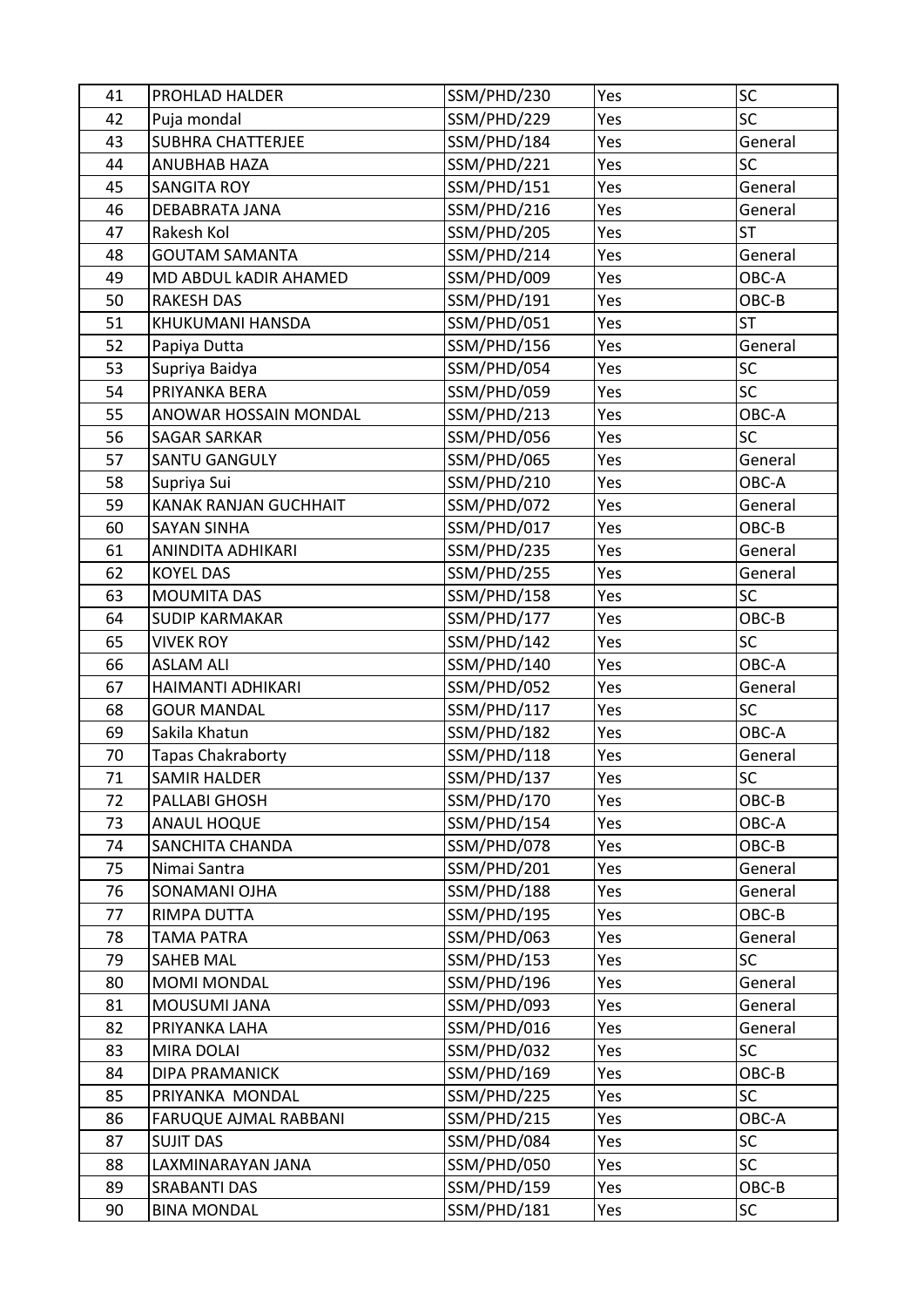| 91  | <b>MURARI MONDAL</b>      | SSM/PHD/166 | Yes | SC              |
|-----|---------------------------|-------------|-----|-----------------|
| 92  | <b>MD AKBAR ALI</b>       | SSM/PHD/033 | Yes | OBC-A           |
| 93  | SAMAPTI DASGUPTA          | SSM/PHD/082 | Yes | General         |
| 94  | Rabindranath Manna        | SSM/PHD/108 | Yes | OBC-B           |
| 95  | PINTU DANDAPAT            | SSM/PHD/133 | Yes | SC              |
| 96  | <b>SUMANTA MONDAL</b>     | SSM/PHD/148 | Yes | General         |
| 97  | <b>MD AFRUK SK</b>        | SSM/PHD/035 | Yes | OBC-A           |
| 98  | <b>RUPA KUNDU</b>         | SSM/PHD/179 | Yes | OBC-B           |
| 99  | <b>HARI SHANKAR DEY</b>   | SSM/PHD/064 | Yes | General         |
| 100 | <b>BISWAJIT HALDER</b>    | SSM/PHD/060 | Yes | <b>SC</b>       |
| 101 | Jayashree Mahato          | SSM/PHD/261 | Yes | OBC-B           |
| 102 | <b>JHARNA BISWAS</b>      | SSM/PHD/025 | Yes | SC              |
| 103 | <b>SUJIT JANA</b>         | SSM/PHD/218 | Yes | General         |
| 104 | <b>SANJOY GIRI</b>        | SSM/PHD/183 | Yes | SC              |
| 105 | <b>MOUMITA MONDAL</b>     | SSM/PHD/116 | Yes | SC              |
| 106 | Gurupada Jana             | SSM/PHD/219 | Yes | SC              |
| 107 | <b>JOLY ROY</b>           | SSM/PHD/189 | Yes | SC              |
| 108 | <b>SANATAN MAITI</b>      | SSM/PHD/105 | Yes | General         |
| 109 | <b>MAYURI NANDY</b>       | SSM/PHD/178 | Yes | General         |
| 110 | SHARMISTHA BANDYOPADHYAY  | SSM/PHD/150 | Yes | General         |
| 111 | <b>KAMAL SANTRA</b>       | SSM/PHD/231 | Yes | General         |
| 112 | Indrajit Mukherjee        | SSM/PHD/134 | Yes | General         |
| 113 | Shrabani Bera             | SSM/PHD/129 | Yes | General         |
| 114 | <b>MANJURA GHOSH</b>      | SSM/PHD/147 | Yes | OBC-B           |
| 115 | <b>PUJA DOLUI</b>         | SSM/PHD/114 | Yes | SC              |
| 116 | <b>GOBINDA SAMANTA</b>    | SSM/PHD/044 | Yes | General         |
| 117 | <b>BABU PAL</b>           | SSM/PHD/113 | Yes | OBC-B           |
| 118 | PROSANTA MONDAL           | SSM/PHD/265 | Yes | SC              |
| 119 | <b>SANTU BAR</b>          | SSM/PHD/160 | Yes | SC              |
| 120 | Ketaki Saha               | SSM/PHD/028 | Yes | SC              |
| 121 | SHIBNATH MURMU            |             | Yes |                 |
|     |                           | SSM/PHD/110 |     | ST<br><b>ST</b> |
| 122 | <b>Biswajit Sing</b>      | SSM/PHD/224 | Yes | SC              |
| 123 | <b>LITU HALDER</b>        | SSM/PHD/096 | Yes |                 |
| 124 | MRINALKANTI MURMU         | SSM/PHD/098 | Yes | <b>ST</b>       |
| 125 | RADHAKRISHNA DAS ADHIKARY | SSM/PHD/094 | Yes | General         |
| 126 | <b>DIPAK SHIT</b>         | SSM/PHD/007 | Yes | <b>SC</b>       |
| 127 | PRIYA DUTTA               | SSM/PHD/115 | Yes | General         |
| 128 | MANABENDRA NATH MAJI      | SSM/PHD/197 | Yes | General         |
| 129 | <b>SUSMITA DAS</b>        | SSM/PHD/075 | Yes | SC              |
| 130 | <b>ANDREYEE BERA</b>      | SSM/PHD/135 | Yes | General         |
| 131 | PARBESH HOSSAIN           | SSM/PHD/244 | Yes | OBC-A           |
| 132 | <b>KABITA MONDAL</b>      | SSM/PHD/241 | Yes | <b>ST</b>       |
| 133 | Kartik Chandra Pal        | SSM/PHD/080 | Yes | OBC-B           |
| 134 | <b>TANMOY SINGHA</b>      | SSM/PHD/252 | Yes | OBC-B           |
| 135 | MOUMITA MANDAL            | SSM/PHD/092 | Yes | SC              |
| 136 | Dinanath Sardar           | SSM/PHD/111 | Yes | <b>ST</b>       |
| 137 | TUHINA KHATUN             | SSM/PHD/027 | Yes | General         |
| 138 | PINTU BERA                | SSM/PHD/091 | Yes | OBC-B           |
| 139 | <b>SUMANTA DAS</b>        | SSM/PHD/164 | Yes | <b>SC</b>       |
| 140 | <b>NARGISA KHATUN</b>     | SSM/PHD/186 | Yes | OBC-A           |